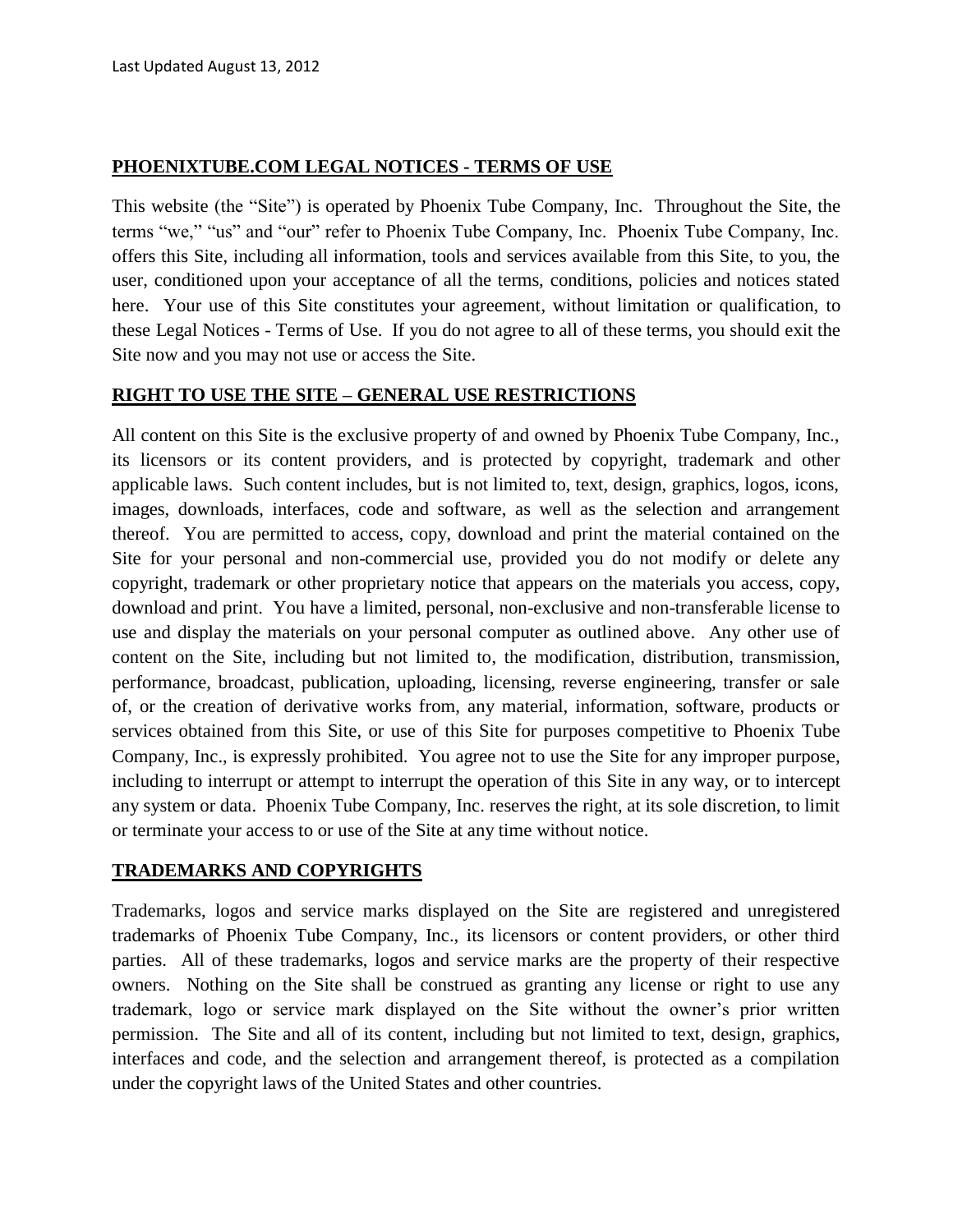# **AVAILABILITY**

The products and services displayed on this Site may not be available for purchase in your particular country or locality. Any reference to products and services on this site does not imply or warrant that these products and services will be available at any time in your particular location.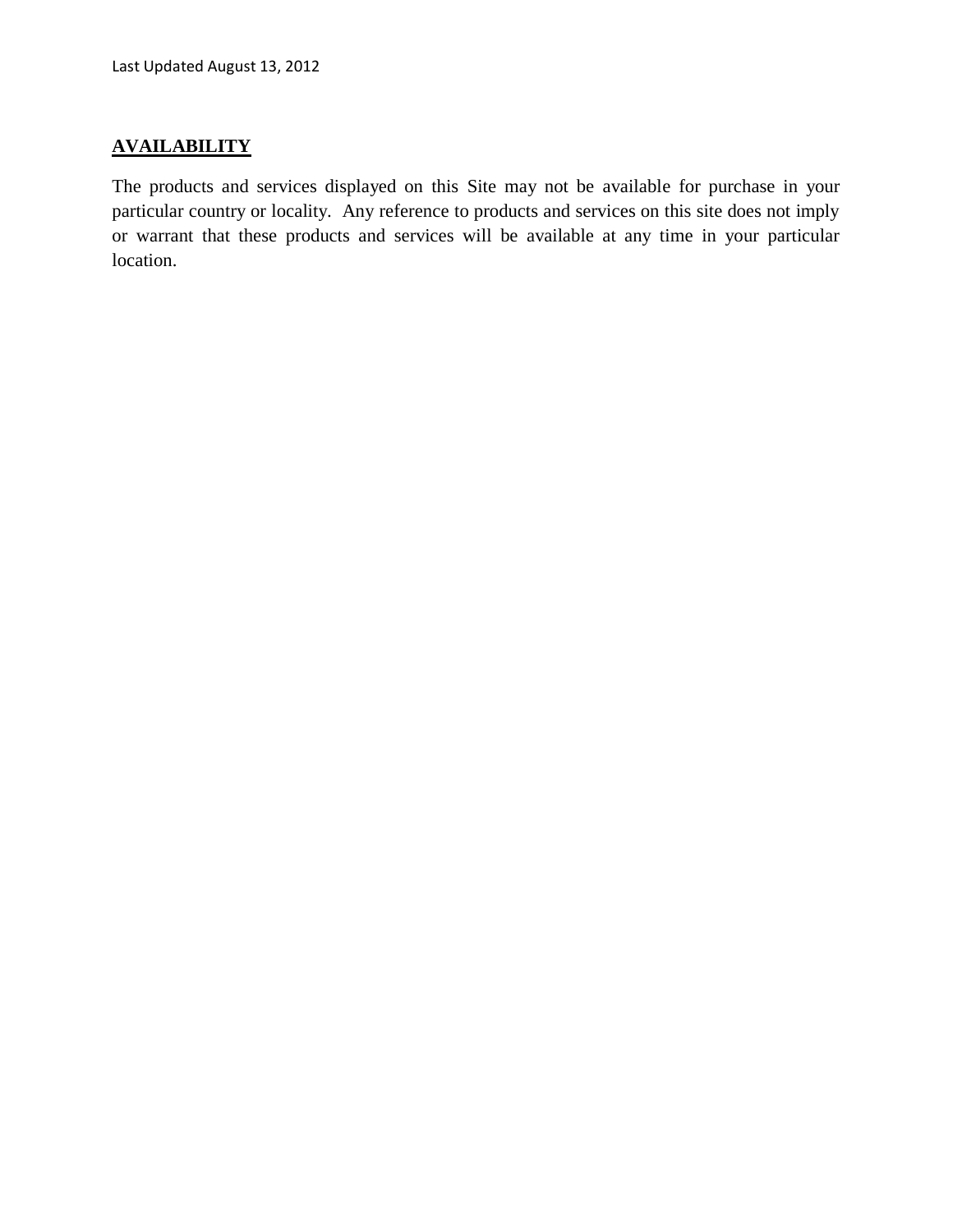### **INDEMNIFICATION**

You agree to indemnify, defend and hold harmless Phoenix Tube Company, Inc. and its affiliates and their officers, directors, employees, contractors, agents, licensors, service providers, subcontractors and suppliers from and against any and all losses, liabilities, expenses, damages and costs (including, without limitation, attorneys' fees and costs) arising out of or resulting from your use of the Site and any violation or breach of these Legal Notices - Terms of Use. Phoenix Tube Company, Inc. reserves the right, at its own expense, to assume exclusive defense and control of any matter otherwise subject to indemnification by you and, in such case, you agree to cooperate with Phoenix Tube Company, Inc. in the defense of such matter. You are not permitted to settle any matter otherwise subject to indemnification by you.

# **DISCLAIMERS**

YOU USE THE SITE AT YOUR SOLE RISK. THE SITE IS PROVIDED ON AN "AS IS" AND "AS AVAILABLE" BASIS. WHILE PHOENIX TUBE COMPANY, INC. MAKES REASONABLE EFFORTS TO DETERMINE THE ACCURACY OF THE INFORMATION ON THE SITE, PHOENIX TUBE COMPANY, INC. MAKES NO WARRANTIES OR REPRESENTATIONS, EXPRESS OR IMPLIED, AS TO THE ACCURACY, COMPLETENESS OR ANY OTHER ASPECT OF THE INFORMATION CONTAINED ON THE SITE. THE INFORMATION IN THIS SITE IS PRESENTED "AS IS" AND PHOENIX TUBE COMPANY, INC. DISCLAIMS ALL WARRANTIES OF ANY KIND, EITHER EXPRESS OR IMPLIED, INCLUDING BUT NOT LIMITED TO, WARRANTIES OF MERCHANTABILITY, FITNESS FOR A PARTICULAR PURPOSE OR NON-INFRINGEMENT, AS WELL AS WARRANTIES IMPLIED FROM A COURSE OF PERFORMANCE OR COURSE OF DEALING. PHOENIX TUBE COMPANY, INC. ALSO DISCLAIMS ANY WARRANTIES, WHETHER IMPLIED OR EXPRESS, THAT ACCESS TO THE SITE WILL BE UNINTERRUPTED OR ERROR-FREE OR THAT THE INFORMATION ON THE SITE WILL BE COMPLETE, ACCURATE OR TIMELY. IF YOU DOWNLOAD ANY MATERIALS FROM THE SITE, YOU DO SO AT YOUR OWN DISCRETION AND OWN RISK. YOU WILL BE SOLELY RESPONSIBLE FOR ANY DAMAGE TO YOUR COMPUTER SYSTEM OR LOSS OF DATA THAT RESULTS FROM THE DOWNLOAD OF ANY SUCH MATERIALS.

IN CERTAIN JURISDICTIONS, THE LAW MAY NOT PERMIT THE DISCLAIMER OF WARRANTIES, SO THE ABOVE DISCLAIMER MAY NOT APPLY TO YOU.

### **LIMITATION OF LIABILITY**

YOU ACKNOWLEDGE AND AGREE THAT YOU ASSUME FULL RESPONSIBILITY FOR YOUR USE OF THE SITE, WHICH YOU DO AT YOUR SOLE RISK. YOU FURTHER ACKNOWLEDGE AND AGREE THAT UNDER NO CIRCUMSTANCES, INCLUDING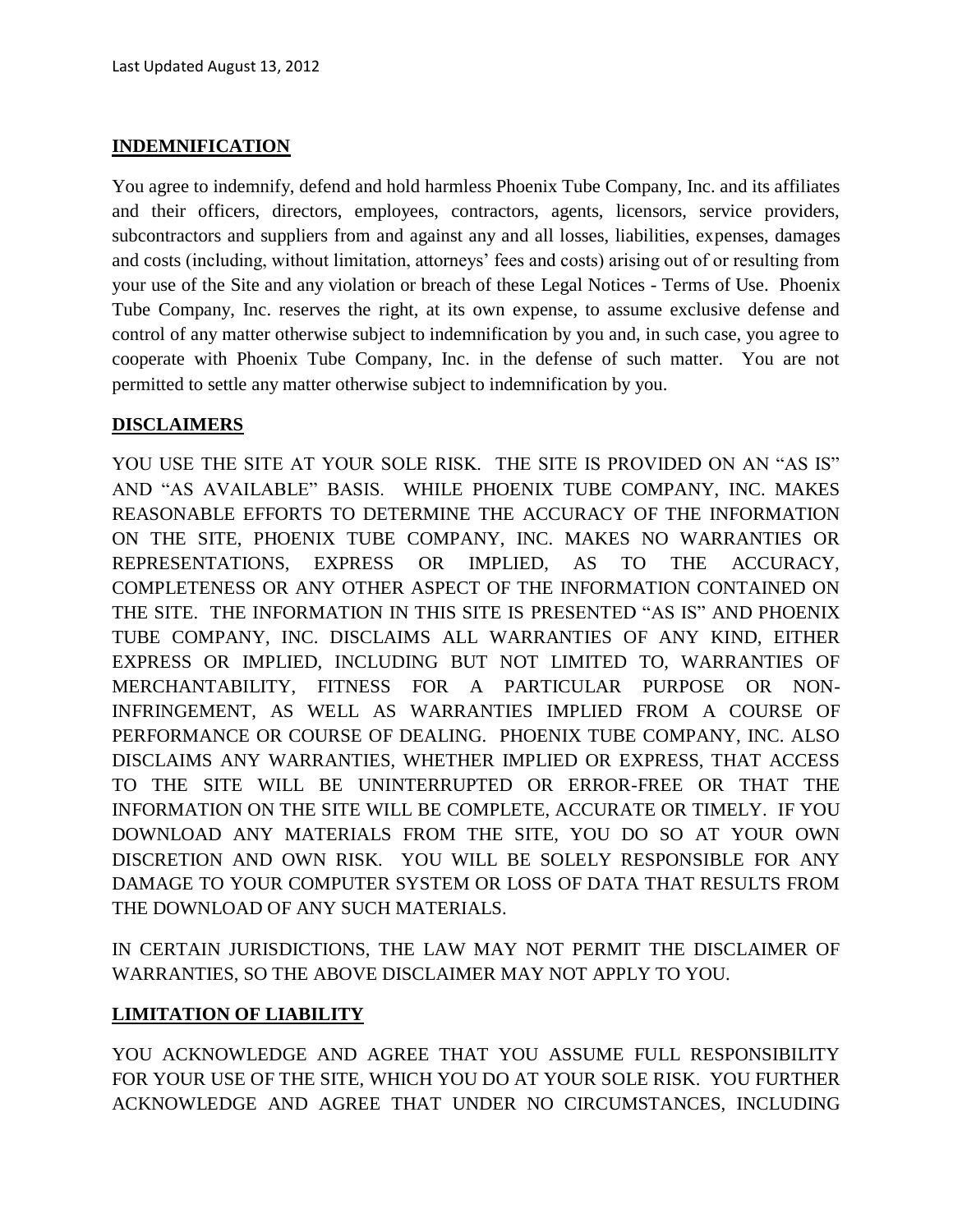BUT NOT LIMITED TO PHOENIX TUBE COMPANY, INC.'S NEGLIGENCE, SHALL PHOENIX TUBE COMPANY, INC. OR ANY PARTY INVOLVED IN CREATING, PRODUCING, UPDATING OR DELIVERING THIS SITE, BE LIABLE FOR DAMAGES OF ANY KIND OR NATURE WHATSOEVER (INCLUDING, BUT NOT LIMITED TO, DIRECT, INDIRECT, SPECIAL, INCIDENTAL, CONSEQUENTIAL OR PUNITIVE) ARISING OUT OF OR RESULTING FROM THE USER'S ACCESS TO OR USE OF THE SITE OR DOWNLOADING OF ANY MATERIAL ON THE SITE; NOR SHALL SUCH PARTIES BE LIABLE FOR THE USER'S RELIANCE ON INFORMATION OR THE PRODUCTS OR SERVICES TO WHICH THE USER REFERS. THIS DISCLAIMER APPLIES, WITHOUT LIMITATION, TO DAMAGES OR INJURY ARISING FROM ANY FAILURE OF PERFORMANCE, ERROR, OMISSION, INTERRUPTION, DELETION, DEFECTS, DELAY IN OPERATION OR TRANSMISSION, COMPUTER VIRUSES, FILE CORRUPTION, COMMUNICATION-LINE FAILURE, NETWORK OR SYSTEM OUTAGE, YOUR LOSS OF PROFITS, OR THEFT, DESTRUCTION, UNAUTHORIZED ACCESS TO, ALTERATION OF, LOSS OR USE OF ANY RECORD OR DATA, AND ANY OTHER TANGIBLE OR INTANGIBLE LOSS. THIS LIMITATION OF LIABILITY APPLIES, WITHOUT LIMITATION, EVEN IF PHOENIX TUBE COMPANY, INC. HAS PREVIOUSLY BEEN ADVISED OF THE POSIBILITY OF SUCH DAMAGES OR LOSS. YOUR SOLE AND EXCLUSIVE REMEDY FOR ANY OF THE ABOVE CLAIMS OR ANY DISPUTE WITH PHOENIX TUBE COMPANY, INC. IS TO DISCONTINUE YOUR USE OF THE SITE. BECAUSE SOME JURISDICTIONS DO NOT ALLOW LIMITATIONS ON HOW LONG AN IMPLIED WARRANTY LASTS, OR THE EXCLUSION OR LIMITATION OF LIABIILITY FOR CONSEQUENTIAL OR INCIDENTAL DAMAGES, ALL OR A PORTION OF THE ABOVE LIMITATION MAY NOT APPLY.

# **JURISDICTION AND CHOICE OF LAW**

These Legal Notices - Terms of Use and all claims relating to this Site shall be interpreted and reviewed under the laws of the United States and the Commonwealth of Pennsylvania. Any claim arising in connection with these Legal Notices - Terms of Use shall be commenced within one (1) year after such claim arises. Any legal action must be brought only in the state or federal courts located in Lehigh County, Pennsylvania, and you agree to submit to the exercise of personal jurisdiction of such courts for the purpose of litigating any such claim.

### **DOMESTIC USE/EXPORT RESTRICTION**

The Site is operated in the United States and presented for the purpose of promoting Phoenix Tube Company, Inc. Use of this Site from other locations may not be appropriate, and Phoenix Tube Company, Inc. makes no representations about such usage. Without limiting the foregoing, this Site may not be used by users subject to privacy laws and regulation of the European Union. Users who access the Site from a location outside the United States do so on their own initiative